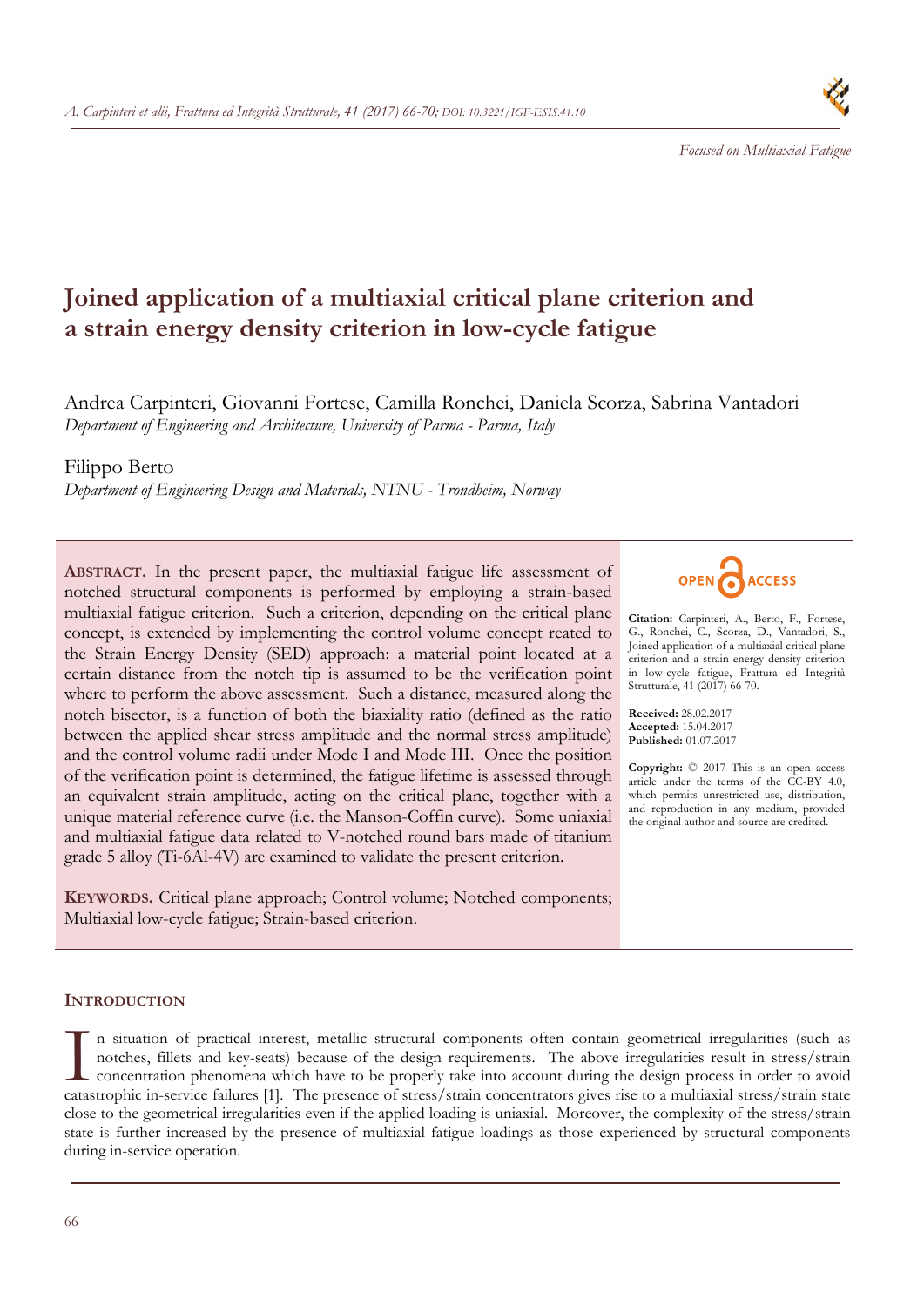Since the pioneering work by Neuber [2], a big effort has been made by the scientific community in order to devise suitable criteria for accurately assessing the fatigue strength/life of structures weakened by either blunt or sharp notches, subjected to complex time-varying loading. Nowadays, a universally accepted criterion does not exist yet, and hence the multiaxial fatigue analysis of notched components is a research topic still open. Reviews of the most promising fatigue criteria for fatigue assessment of notched metallic components can be found in Refs [3,4].

Several multiaxial fatigue criteria available in the literature represent a reformulation of their counterparts for smooth components, by considering the detrimental effect of the stress/strain concentration phenomena on the material fatigue strength. Such criteria usually reduce the complex multiaxial stress/strain state to an equivalent uniaxial condition: they are stress-based in High-Cycle Fatigue (HCF), whereas they are strain-based in Low-Cycle Fatigue (LCF).

According to the above remarks, the present authors have recently proposed a strain-based multiaxial fatigue criterion in order to estimate the fatigue life of severely notched specimens under LCF [5]. Such a criterion is an extension of the critical plane-based multiaxial fatigue criterion proposed by Carpinteri et al. for smooth specimens [6,7] to the case of notched ones. The above extension is formulated by implementing the concept of the control volume, related to the Strain Energy Density (SED) criterion proposed by Lazzarin et al. [8,9]. More precisely, the fatigue life assessment is performed by taking into account the strain state at a material point (named verification point) located at a certain distance from the notch tip, depending such a distance on both the biaxiality ratio  $\lambda$  (remote shear stress amplitude over remote normal stress amplitude) and the control volume radii under loading conditions of Mode I and Mode III.

The goal of the present paper is to discuss the accuracy and reliability of the joined application of the strain-based criterion together with the control volume concept [5] in estimating multiaxial fatigue lifetime of structural components weakened by notches. In particular, the results obtained by employing the criterion proposed in Ref. [5] are compared with some experimental data recently published [10], related to circumferentially V-notched round bars made of titanium grade 5 alloy (Ti-6Al-4V) under both uniaxial and multiaxial fatigue loadings.

#### **CRITERION FORMULATION FOR NOTCHED COMPONENTS**

n order to check the accuracy of the strain-based multiaxial fatigue criterion together with the control volume concept (related to the SED criterion) in estimating fatigue life of notched components, we briefly outline the analytical basis of such a criterion (details may be found in Ref. [5]). In order to check the accuracy of the strain-based multiaxial fatigue criterion together with the control volume concept (related to the SED criterion) in estimating fatigue life of notched components, we briefly outline

distance  $r$ , measured along the notch bisector line, is a function of both the biaxiality ratio  $\lambda$  and the control volume radii provided by the SED criterion [8,9]:

$$
r = -(0.221)^{\lambda - 1.484} \cdot R_m + 11.3R_m \tag{1}
$$

where  $R_m$  is the mean control volume radius, computed by averaging the control volume radius related to Mode I,  $R_1$ , and that related to Mode III,  $R_3$ . According to the SED criterion, such radii depend on the mean values of Mode I and Mode III Notch Stress Intensity Factors (NSIFs) ranges, and on Mode I and Mode III HCF strengths of both smooth specimens and the notch geometry.

Once the position of the verification point  $P$  is determined according to Eq. (1), the strain tensor at such a point is obtained from a finite element analysis by examining a tridimensional model.

After the strain state at point *P* is deduced, the averaged directions of the principal strain axes can be determined on the basis of their instantaneous directions by means of the averaged values of the principal Euler angles. The orientation of the critical plane is linked to the above averaged directions through the off-angle  $\delta$ :

$$
\delta = \frac{3}{2} \left[ 1 - \left( \frac{1}{2 \left( 1 + v_{\text{eff}} \right)} \frac{\gamma_a}{\varepsilon_a} \right)^2 \right] 45^\circ \tag{2}
$$

where  $v_{\text{eff}}$  is the effective Poisson ratio, and  $\varepsilon_a$  and  $\gamma_a$  are defined by the well-known tensile and torsional Manson-Coffin equations, respectively.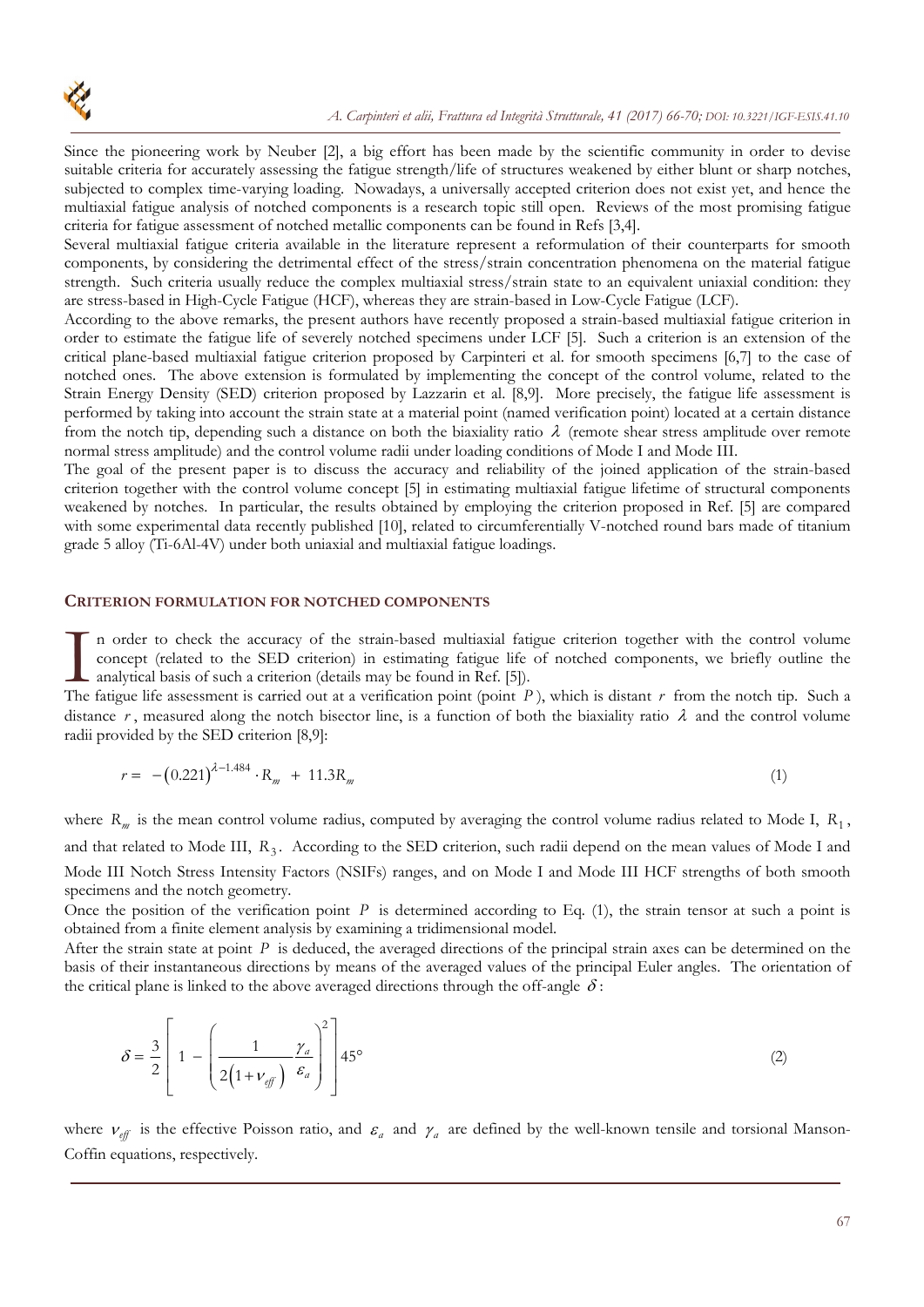

Then, the fatigue strength is assessed by means of an equivalent strain amplitude together with a unique material reference curve (i.e. the tensile Manson-Coffin curve). More precisely, the above equivalent strain amplitude is expressed by a combination of the amplitudes of both the normal,  $\eta_{N, a}$ , and tangential,  $\eta_{C, a}$ , displacement vectors acting on the critical plane:

$$
\varepsilon_{eq,a} = \sqrt{\left(\eta_{N,a}\right)^2 + \left(\frac{\varepsilon_a}{\gamma_a}\right)^2 \left(\eta_{C,a}\right)^2}
$$
\n(3)

By equating Eq. (3) with the tensile Manson-Coffin equation, the number  $N_f$  of loading cycles to failure can be worked out through an iterative procedure.

#### **FATIGUE EXPERIMENTAL CAMPAIGN**

he strain-based multiaxial fatigue criterion formulated in conjunction with the control volume concept is here applied to a set of data recently published [10]. In particular, uniaxial and multiaxial fatigue tests have been carried out on circumferentially V-notched round bars made of Ti-6Al-4V titanium alloy. The strain-based multiaxial fatigue criterion formulated in conjunction with the control volume concept is here applied to a set of data recently published [10]. In particular, uniaxial and multiaxial fatigue tests have be

to about 0.1 mm.

The experimental fatigue tests have been performed by means of an MTS 809 servo-hydraulic biaxial machine. All tests have been conducted under load control at a frequency from 5 to 10 Hz, depending on the applied load. Details of the loading conditions being examined are reported in Ref. [10].

According to the notch geometry and the material properties (that is, the values of NSIFs ranges and HCF strengths), the control volume radius  $R_1$  is equal to 0.051 mm, whereas the control volume radius  $R_3$  is equal to 0.837 mm. The

above difference in the values of control volume radii is not only due to the different behaviour in the crack propagation under tension or torsion loading, but also to the higher plasticity around the notch tip experienced under torsion loading with respect to tension loading.

#### **CRITERION VALIDATION**

ll experimental data being examined (see the previous Section) are characterised by fatigue life between  $10<sup>3</sup>$  and  $6 \cdot 10^5$  loading cycles and nominal load ratio equal to  $-1$ . In particular, we consider six different fatigue test series on V-notched specimens: A

(1) one series of tests under pure tension fatigue loading and one series under pure torsion fatigue loading;

(2) two series of tests under combined in-  $(\Phi = 0^{\circ})$  and out-of-phase  $(\Phi = 90^{\circ})$  tension and torsion loading, with a constant biaxiality ratio,  $\lambda$ , equal to 0.6;

(3) two series of tests under combined in-  $(\Phi = 0^{\circ})$  and out-of-phase  $(\Phi = 90^{\circ})$  tension and torsion loading, with a constant biaxiality ratio,  $\lambda$ , equal to 2.0.

Different values of the distance r to determine the verification point position are computed according to Eq. (1):

(a) for pure tension loading, i.e.  $\lambda = 0$ , r is equal to 1.9  $\cdot$  R<sub>m</sub>;

(b) for pure torsion loading, i.e.  $\lambda = \infty$ , r is equal to 11.3 · R<sub>m</sub>;

(c) for combined in- and out-of-phase tension and torsion loading characterised by  $\lambda = 0.6$ , *r* is equal to 7.5 *· R<sub>m</sub>*;

(d) for combined in- and out-of-phase tension and torsion loading characterised by  $\lambda = 2.0$ , *r* is equal to 10.8  $\cdot$  R<sub>m</sub>.

Note that Eq. (1) has been obtained through a best-fit procedure by taking into account some values of  $\lambda$  related to the experimental data reported in Refs [5,10].

The values of the material parameters related to the Manson-Coffin curves, required for the application of the criterion, are reported in Ref. [11]. The effective Poisson ratio,  $v_{\text{eff}}$ , is assumed to be equal to the elastic Poisson ratio (that is,  $v = 0.3$ ).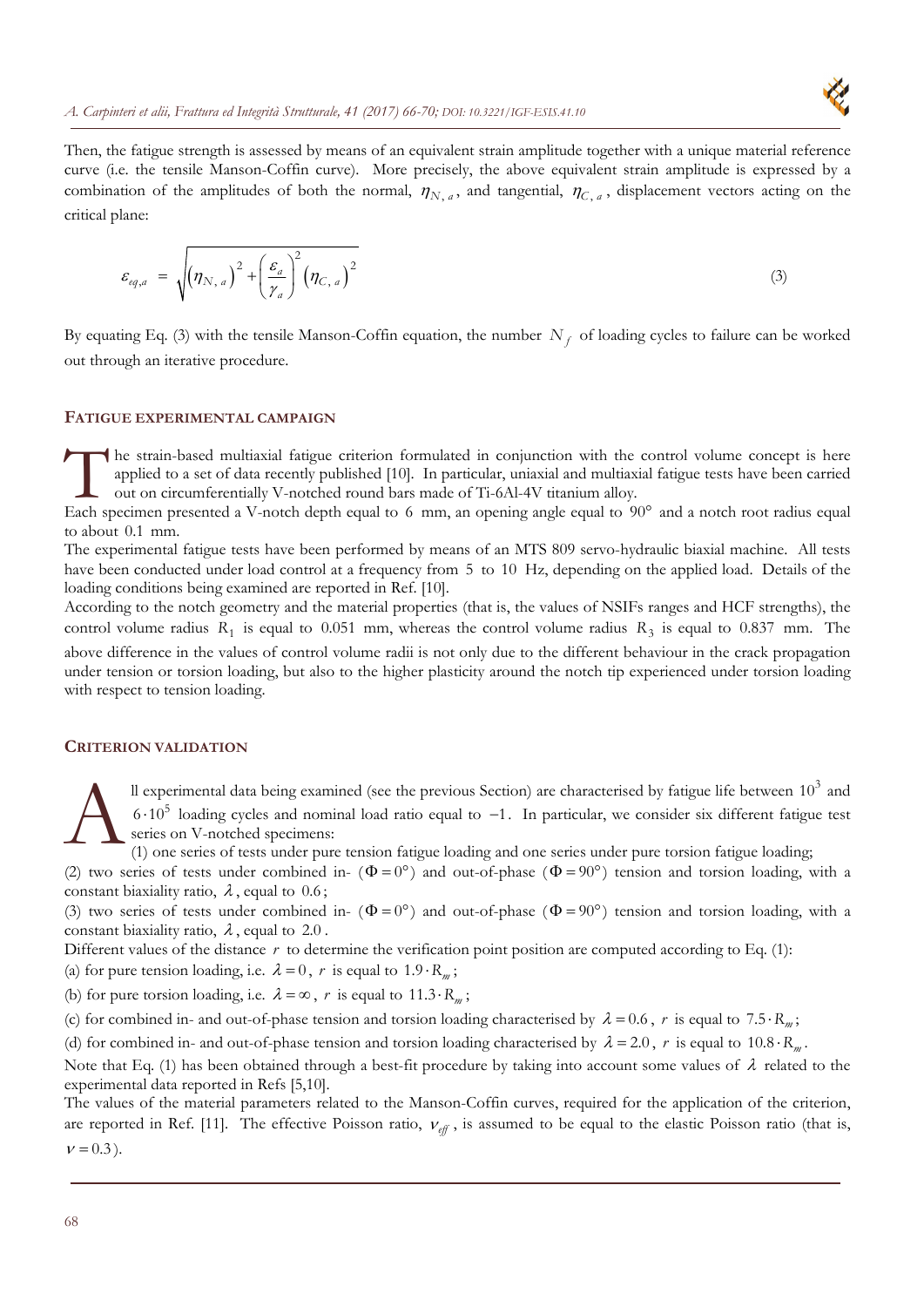

The comparison between experimental,  $N_{f, \text{exp}}$ , and theoretical,  $N_{f, \text{cal}}$ , fatigue life for both uniaxial and multiaxial loadings is shown in Figs 1(a) and 1(b), respectively, where the solid line indicates  $N_{f,cal} = N_{f,exp}$ , the dashed lines correspond to  $N_{f,cal}/N_{f,exp}$  equal to 0.5 and 2.0 (scatter band 2), and the dash-dot lines correspond to  $N_{f,cal}/N_{f,exp}$ equal to 0.3 and 3.0 (scatter band 3).

In particular, the following remarks can be made:

- for uniaxial fatigue loading (that is, pure tension or pure torsion loading, Fig. 1(a)), 71% of fatigue life calculation results are included into the scatter band 3 ;

- for multiaxial fatigue loading (that is, combined tension and torsion loading with different values of biaxiality ratio, Fig. 1(b)), 76% of fatigue life calculation results are included into scatter band 3 . Moreover, better estimations are obtained by examining multiaxial fatigue data characterised by  $\lambda = 0.6$ , since all the theoretical fatigue lives fall within the scatter band 3.



Figure 1: Comparison between theoretical and experimental fatigue life: (a) uniaxial loadings; (b) multiaxial loadings.

Figures 2(a) and 2(b) show the experimental fatigue life,  $N_{f, \text{exp}}$ , plotted against the equivalent strain amplitude  $\varepsilon_{eq, a}$  (see Eq. (3)) for uniaxial and multiaxial fatigue loading, respectively. The solid curves are related to the experimental tensile Manson-Coffin equation. A good agreement is in general observed since the experimental results lie very close to the theoretical curves, and this holds true independent of the applied loading conditions (i.e. for both uniaxial and multiaxial fatigue tests).



 Figure 2: Fatigue life experimental data plotted in terms of the equivalent normal strain amplitude (Eq. (3)): (a) uniaxial loadings; (b) multiaxial loadings. The solid lines refer to the tensile Manson-Coffin equation.